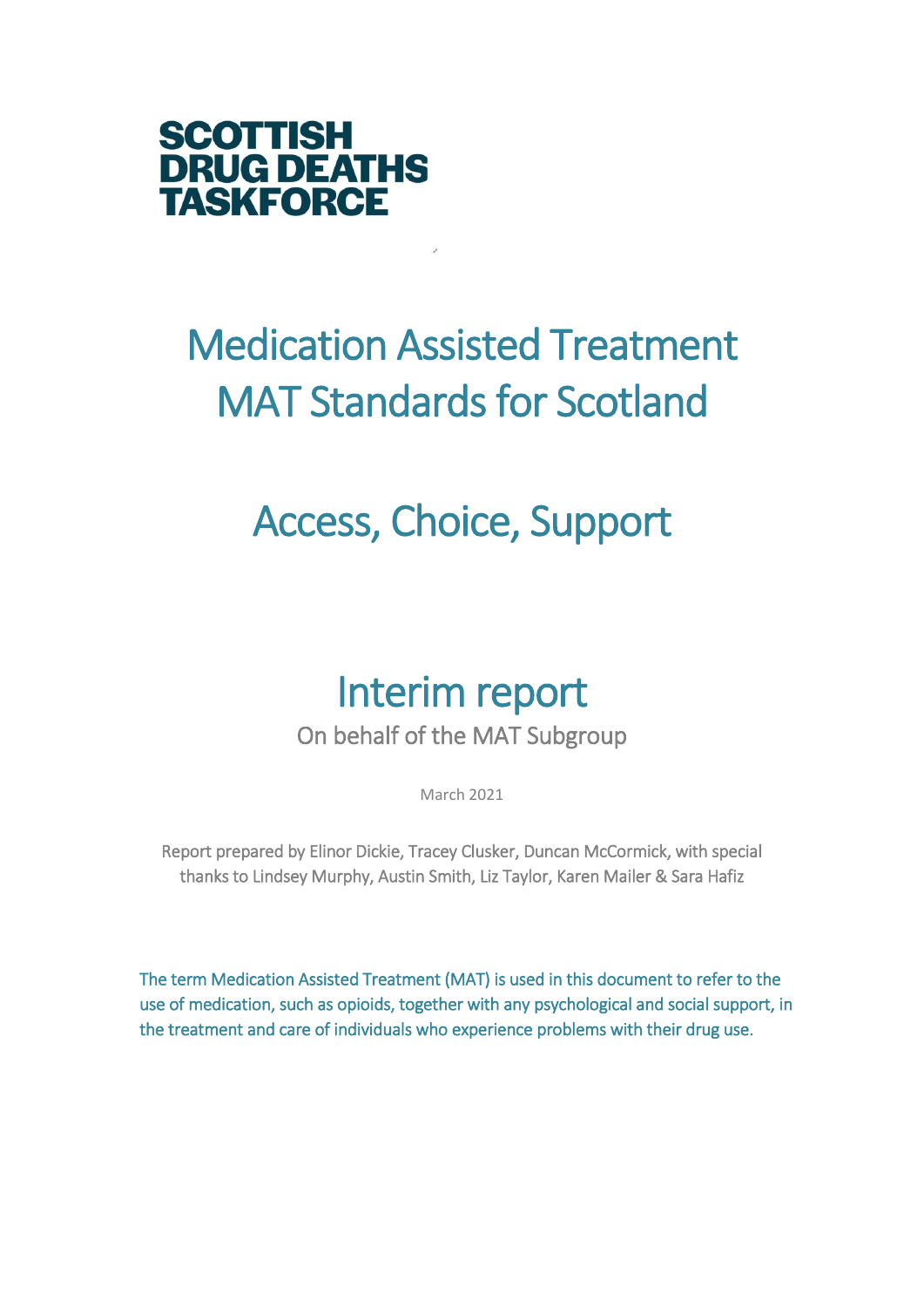## 1. Introduction

Scotland has a high level of drug-related deaths. In 2019 1,264 drug-related deaths were registered in Scotland, 6% (77) more than in 2018. Based on the evidence that Medication Assisted Treatment (MAT) is protective against the risk of death, the Scottish Drug Deaths Taskforce and the Scottish Government has prioritised the implementation of MAT standards for people experiencing problems with their drug use.

The standards aim to ensure that MAT is safe, effective, acceptable, accessible and person centred.

## The standards of care for Medication Assisted Treatment

- 1. All people accessing services have the option to start MAT from the same day of presentation.
- 2. All people are supported to make an informed choice on what medication to use for MAT, and the appropriate dose.
- 3. All people at high risk of drug-related harm are proactively identified and offered support to commence, re-commence or continue MAT.
- 4. All people are offered evidence based harm reduction at the point of MAT delivery.
- 5. All people will receive support to remain in treatment for as long as requested.
- 6. The system that provides MAT is psychologically and trauma informed (Tier 1); routinely delivers evidence based low intensity psychosocial interventions (Tier 2); and supports the development of social networks.
- 7. All people have the option of MAT shared with Primary Care.
- 8. All people have access to advocacy and support for housing, welfare and income needs.
- 9. All people with co-occurring drug use and mental health difficulties can receive mental health care at the point of MAT delivery
- 10. All people receive trauma informed care.

In November 2019, the MAT Subgroup of the Scottish Drugs Death Taskforce set out the following programme of work:

- Agree the 10 MAT standards with implementing partners including people experiencing problems with drug use and their families.
- Provide support for local implementation of the standards through quality improvement and an evaluation framework to measure success.
- Promote sharing of successful practice through networking, the facilitation of national benchmarking and a review of published literature and successful practice in Scotland and elsewhere.
- Collaborate with Healthcare Improvement Scotland, Public Health Scotland and the Scottish Government to establish formal standards and quality assurance.

Following the announcement of the First Minister on 20<sup>th</sup> January 2021 it is anticipated that the above programme of work will be scaled up from the second trimester of 2021/22.

This report summarises progress of the work programme to date.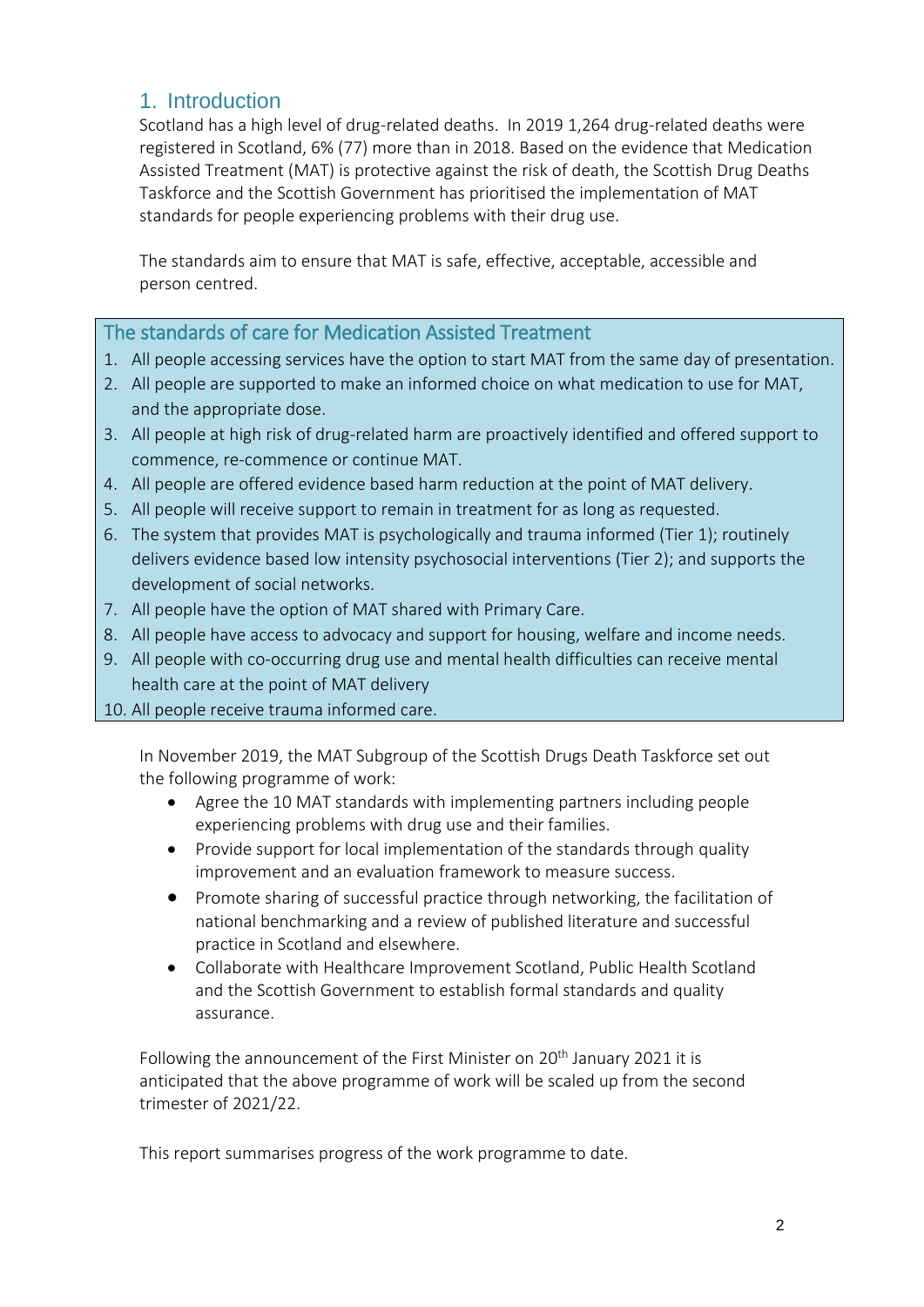## 2. What we have done

Engagement visits by the MAT Programme Team have been ongoing since November 2019, initially in person and then online. The team scheduled meetings with Alcohol and Drug Partnership (ADP) Coordinators and service providers to gather feedback on the proposed standards and identify opportunities to learn how to implement them through quality improvement. Further engagement and feedback meetings have been held with a range of stakeholders and partners including Scottish Families Affected by Alcohol and Drugs, the Taskforce Lived Experience Reference Group, national substance use Clinical Directors, Lived Experience Recovery Organisations, RCPsych Scottish Addictions Faculty executive group, and the Chief Nurses.

During this time the MAT Programme Team have provided direct support to 16 ADP areas for 20 locally lead quality improvements projects covering standards 1-5. The team have facilitated dissemination of experiences, innovation and learning across Scotland. Progress with direct support against the standards is available online through the [Taskforce website \(please click to view\)](https://drugdeathstaskforce.scot/our-work/optimising-the-use-of-medication-assisted-treatment/) and Quality Improvement Project Charters are available on request. A further four projects are funded by the Taskforce Innovation Fund (see Appendix 1) and another five projects are in development to implement Standards 6-10 with a focus on psychological interventions, advocacy support and trauma informed care.

As part of the work, the team have sought to gather and disseminate existing successful practice and tools, such as standard operating procedures, to support areas with implementation of standards. Learning networks and communities of practice are also in development. A benzodiazepine working group has been established to consider existing practice and approaches to care including prescribing. All the above work is ongoing – please see initial summary of learning in section 3 below.

In November 2020 a full consultation process on the proposed MAT standards was started and closed in February 2021. The Ministerial launch webinar coordinated by the Scottish Drugs Forum was attended by over 400 people and has since been viewed over 1000 times on YouTube. This was followed by a series of 44 workshops facilitated by expert stakeholders including the Scottish Drugs Forum, Advocard, Consultant Psychiatrists, people from the Taskforce Lived Experience Reference Group, GPs, Clinical Psychologists, and NHS Education Scotland. An online survey was also available and there were responses from every ADP area.

The feedback received has been collated by the Drugs Team at Public Health Scotland to inform this report – please see summary in section 4 below. All the information will be reviewed to revise the standards and inform the programme of work by the MAT Programme Team 2021/22 – see milestones at the end of this report.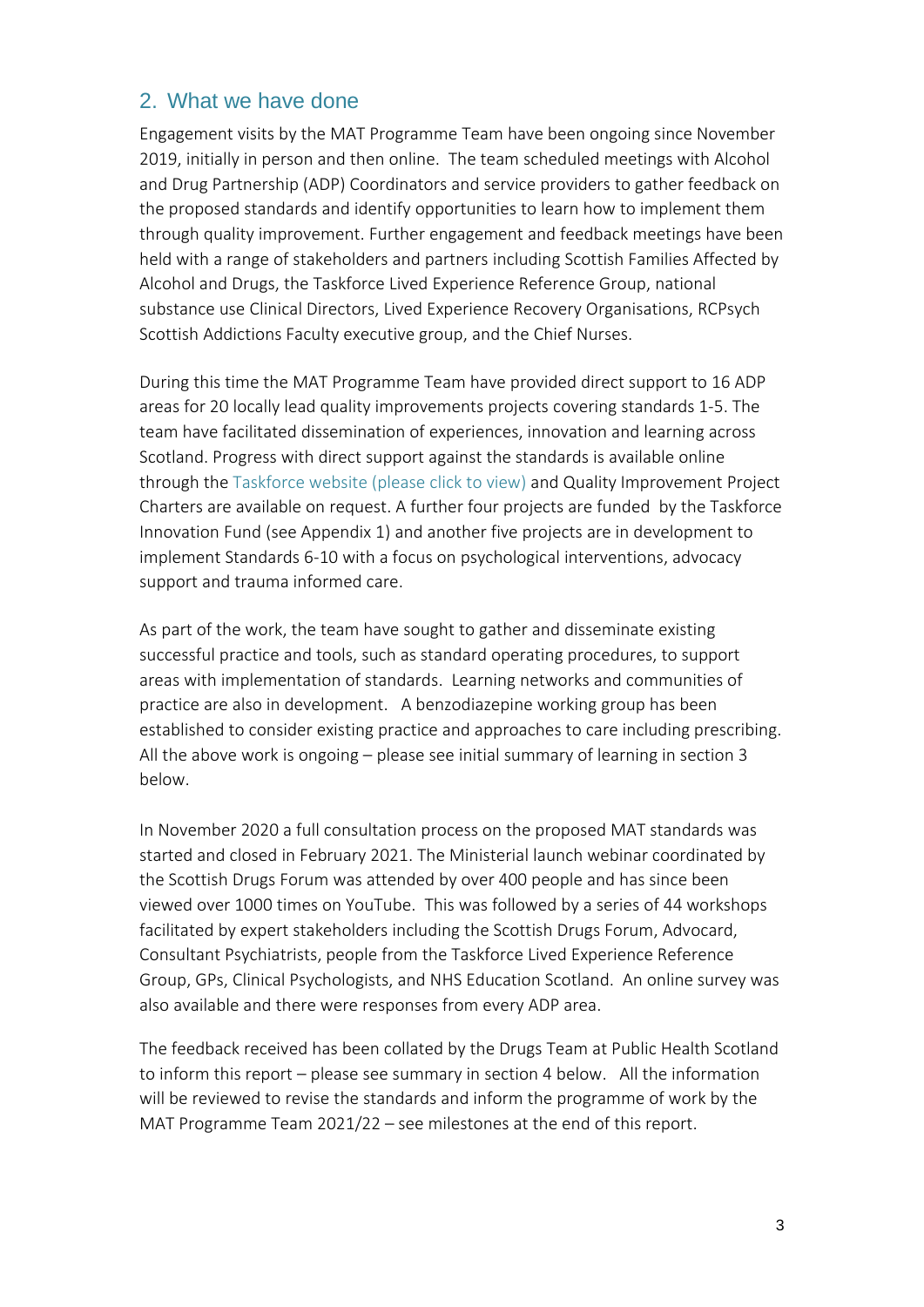# 3. What has been learned through implementation

The experience and learning from engagement across the country demonstrates that local teams are motivated to do improvement work to reduce barriers and improve access for people using their services. Teams are committed to work towards implementation of the MAT standards of care, but most have limited experience in quality improvement work and limited support for data access, analysis and interpretation to provide evidence of improvement. Local areas are keen to showcase improvement work and meet with other areas to share learning and innovation.

Staff feedback in areas undertaking quality improvement work indicates that the implementation of the MAT standards was a positive experience for them, as they could see the benefit for people using their services. The quality improvement work has also led to better engagement and positive feedback among people using services.

#### 3.1 Examples of successful implementation of the standards

The following innovative quality improvement projects have been completed, with local learning consolidated over the course of the last 15 months. The MAT Programme Team supported this work through knowledge exchange and direct support for processes, reporting and dissemination of results.

#### *Borders Addiction Services – Eyemouth Drop-In*

"*If it was not for the drop in I would never have got on to my prescription, it was only through meeting the staff and getting to know them that I felt like I could fully open up and tell someone I was using heroin"*

The drop-in was developed to better meet the needs of the community; bringing together NHS, council and voluntary sector staff to support people trying to overcome problems caused, or affected by, drugs and alcohol. The development of this service sees an important shift in practice, moving away from a formal clinical format to one that promotes inclusion and equality through its relaxed and enhanced person centred approach. Results indicate that the drop in has improved individual experience and been instrumental in getting people into care and treatment. Since the development of the drop-in there is an average wait of six days from referral to MAT and in total 77% of all referrals were commenced on a prescription within seven days. The drop-in has facilitated the start of same day prescribing, with 44% of all referrals started on an opioid substitution therapy on the initial day of assessment.

Project Leads: Fiona Nicol, Kate Ainslee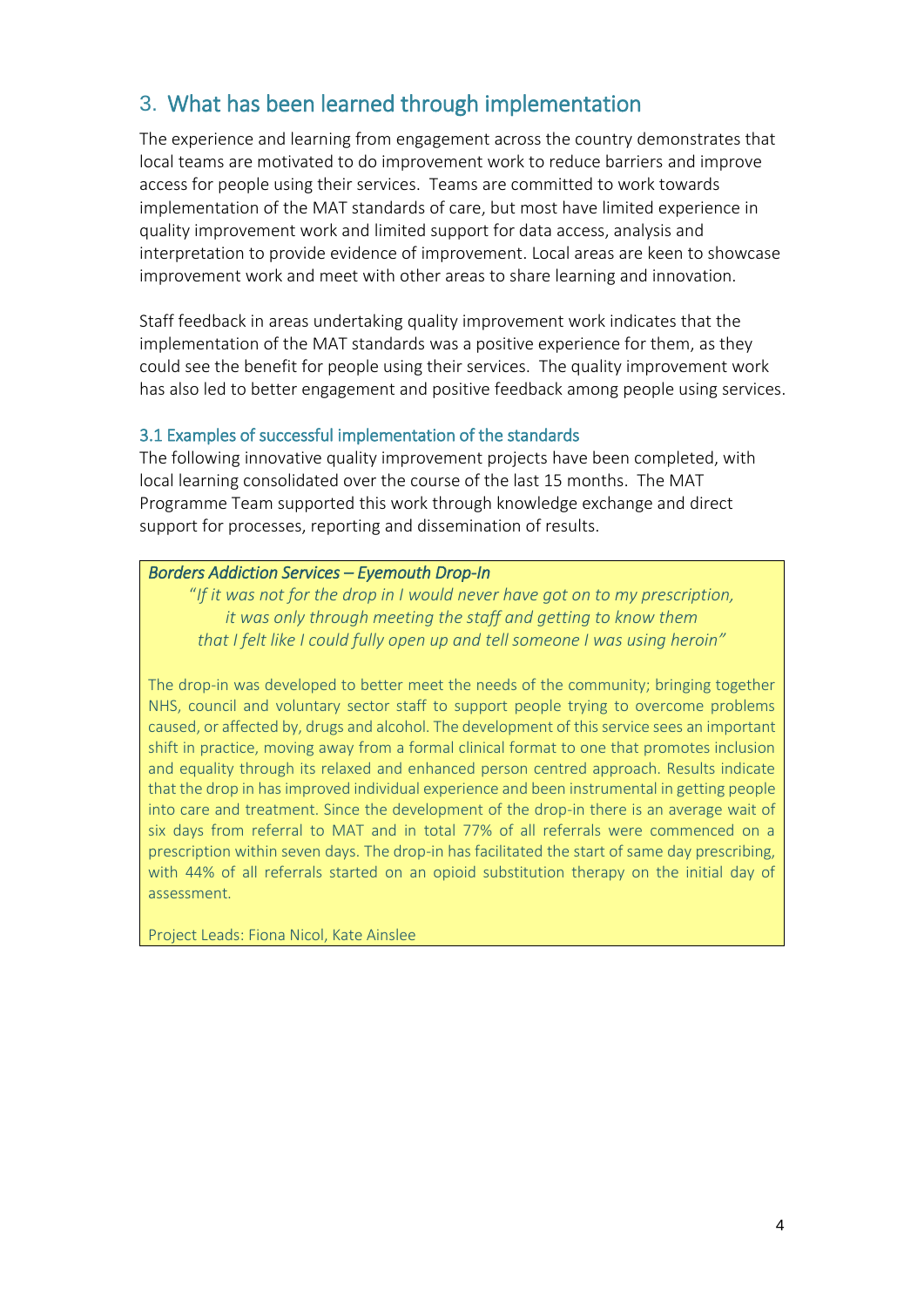*Edinburgh Access Practice - A crisis intervention for people experiencing homelessness and substance use within a fluctuating paradigm of risk.* 

*" I was started on methadone whilst street begging on a pitch, I was living on the street with absolutely nothing, 12 months on – I have a beautiful flat of my own, I feel healthier, I no longer wake up ill every day but best of all I can smile again."*

People who experience homelessness and substance use are often marginalised and stigmatised. Non-medical prescribers used an assertive outreach model to locate people where they are. Only 11% of people on MAT were assessed in a traditional clinic setting and 89% were assessed elsewhere including in hostels and graveyards. The model of care was trauma-informed, non-judgemental and acknowledged client autonomy and responsibility for their treatment. The majority had symptoms of complex trauma going back to childhood and although resilient, they lacked alternative coping strategies and protective factors.

Project Lead: Lynne Drysdale

#### *Aberdeenshire Responsive Intervention Engagement Service (ARIES)*

*"The service was very good. I asked for support from my GP previously, but this was not followed up and I have been struggling since. It feels like a weight has been lifted since ARIES visited."*

The ARIES is a near fatal overdose assertive outreach service. The ARIES team aim to see the individual within 48 to 72 hours from point of referral to provide intensive, brief, interventions that will address immediate risk and link the person to community or clinical services. The assessment used by ARIES covers areas of substance use, self-care, physical health and mental health. There are links with the Scottish Ambulance Service but also referrals for all other services so that ARIES can undertake a home visit and assessment to address immediate risks. Since commencement of this project there have been 45 people referred, with 33 being seen within 24 hours, 9 within 72 hours.

Project Lead: Dave Taylor

#### *Naloxone Peer Support – CGL Edinburgh/West Lothian*

*"Four years ago my girlfriend gave me Naloxone after a heroin overdose. Today I train others to use Naloxone. It's better to have it and not need it, than need it and not have it. I'm living proof Naloxone saves lives" Scott, CGL Peer Trainer*

Due to the COVID-19 pandemic, there has been support from the Lord Advocate to expand the number of services able to distribute take-home naloxone (THN) kits to anyone who may be supporting someone at risk of, or likely to witness, an opioid related overdose. This project aims to expand the provision and supply of THN using peer naloxone volunteers who can use their own lived experience to access and influence 'not in treatment' drug using cultures more effectively than staff members. The peers go out on foot patrol in Edinburgh City Centre. Our measurement of success is simple - how many people can we train, how many kits can we give out, how many overdose conversations can we have? We need every person at risk or in contact with someone at risk to have access to naloxone. In the first 40 days the peers supplied 121 THN kits to people in need across Edinburgh and Livingston. This truly is life-saving work.

Project Leads: Yanni Yannilous, Dave Kelly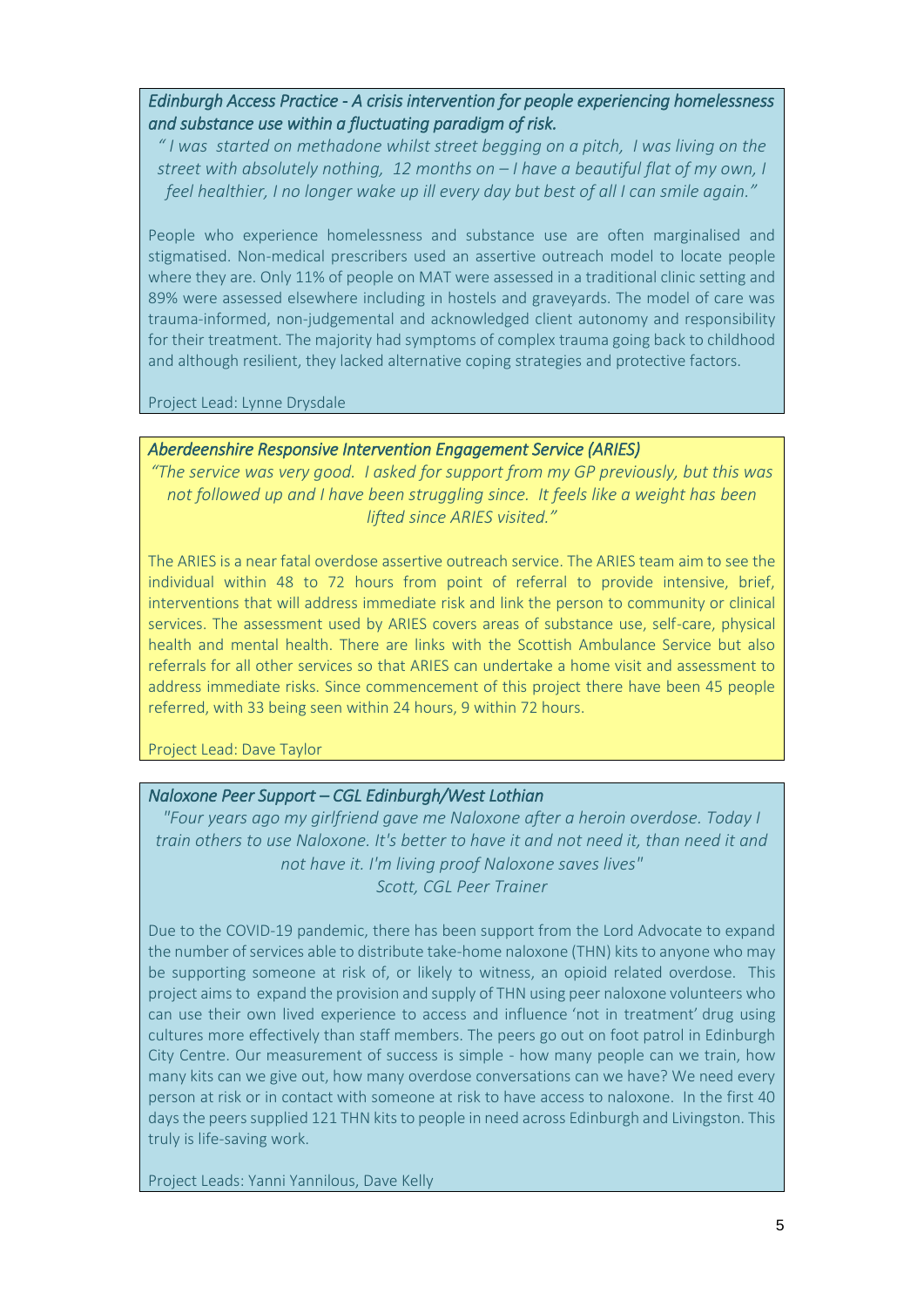## 4. What has been learned from the consultation

Approximately 400 responses were received through the workshops and online survey; this includes 100 from people with lived experience of problematic drug use. There was widespread support for the ambition of the standards and the need for a system-wide approach to improve outcomes for individuals. Feedback demonstrated a clear commitment to change, with lots of opportunities for learning and improvement identified. This indicates that the ambitions of the standards are well founded.

Learning from the consultation will be incorporated into the final MAT Standards document that will be published in May 2021.

#### 4.1 Themes from the consultation feedback

The following were common themes reported across the feedback

- There was significant support for all the MAT standards, with each standard considered likely to make a positive difference to reducing drug deaths in Scotland.
- The term 'treatment' was clearly understood to mean holistic care and support.
- Acceptability to people in need, and building trust and confidence in the system, was highlighted as critical to successful implementation of the standards.
- Equity in implementation of all the standards across the whole country, and accountability for reporting the quality of care defined in the standards, were clear expectations.
- People in services reported mixed experiences of the type of support defined in the standards, and reported feeling that the proposed standard of care would make a positive difference to them.
- There is a need for:
	- communication on the standards, and in particular rights-based information for people who may use services
	- $\triangleright$  more explicit recognition of the need for family inclusive practice to be embedded in the standards
	- $\triangleright$  Investment across all sectors of the workforce to enable the change people want to see

#### 4.2 MAT standards

Below is a summary of feedback received against each of the standards.

#### Standard 1. All people accessing services have the option to start MAT from the same day of presentation.

- Support for offering same day prescribing, noting this as a key harm reduction and engagement tool.
- Delays and waiting times to get into treatment were seen as a contributory factor in overdoses and other health problems.
- The importance of a person centred rights-based approach for good quality care emphasising wider support to individuals, beyond solely medication.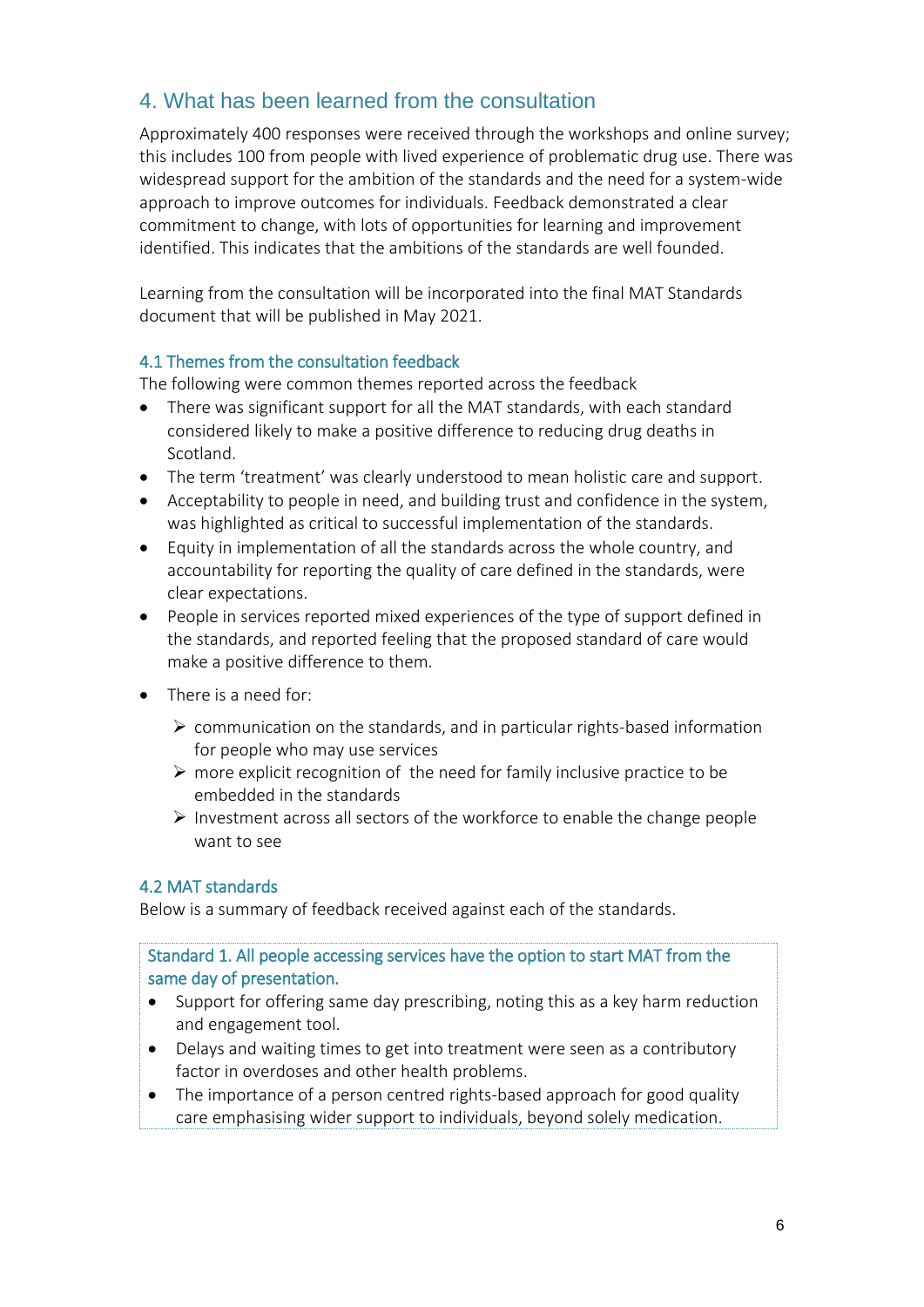- Noted that same day substitute prescribing may not be appropriate for everyone, and that there are risks from polysubstance use, including benzodiazepines.
- There is a need to raise awareness of this standard of care for staff and people accessing services, and clarification is required in interpreting the standard.
- Whilst recognising that administrative and clinical staff time could be used more efficiently through a same day model of care, comments also identified that staffing and service capacity as well as working patterns, were key challenges.

## Standard 2. All people are supported to make an informed choice on what medication to use for MAT, and the appropriate dose.

- Choice over medication was seen to support retention, confidence and engagement of people in services by shifting the power balance and ensuring ownership for people in their treatment and care.
- Safety in choice and clinical outcomes is important with a recognition that clinician and patient may have different treatment aims.
- There is a role for advocacy in supporting informed choices and decisions.
- Resource implications include staff training and supervision, infrastructure and the cost of medications. How variability in formularies may influence the choices on offer was also recognised.

## Standard 3. All people at high risk of drug-related harm are proactively identified and offered support to commence, re-commence or continue MAT.

- The importance of assertive models of outreach to work with the most vulnerable individuals was highlighted.
- An effective proactive approach is dependent on appropriate staffing resource, including for work with those not currently in services.
- There is a need for clarification on the intent and scope of the standard; specifically defining proactive, assertive and high risk.
- People with mental health difficulties were highlighted as a key consideration in how this standard is achieved; their potential for increased risk and needs must not be missed.

## Standard 4. All people are offered evidence based harm reduction at the point of MAT delivery.

- Recognition that harm reduction should still be a focus as people are likely to continue to use drugs whilst in treatment.
- Workforce training would be needed across services to ensure accessibility and consistency of harm reduction messages, including pharmacies and hospitals.
- Perception that people using services who had previously experienced punitive practice might not trust their prescriber to ask for injecting equipment or other harm reduction support.
- Poor resourcing, infrastructure and limited appointment time were seen as potential barriers.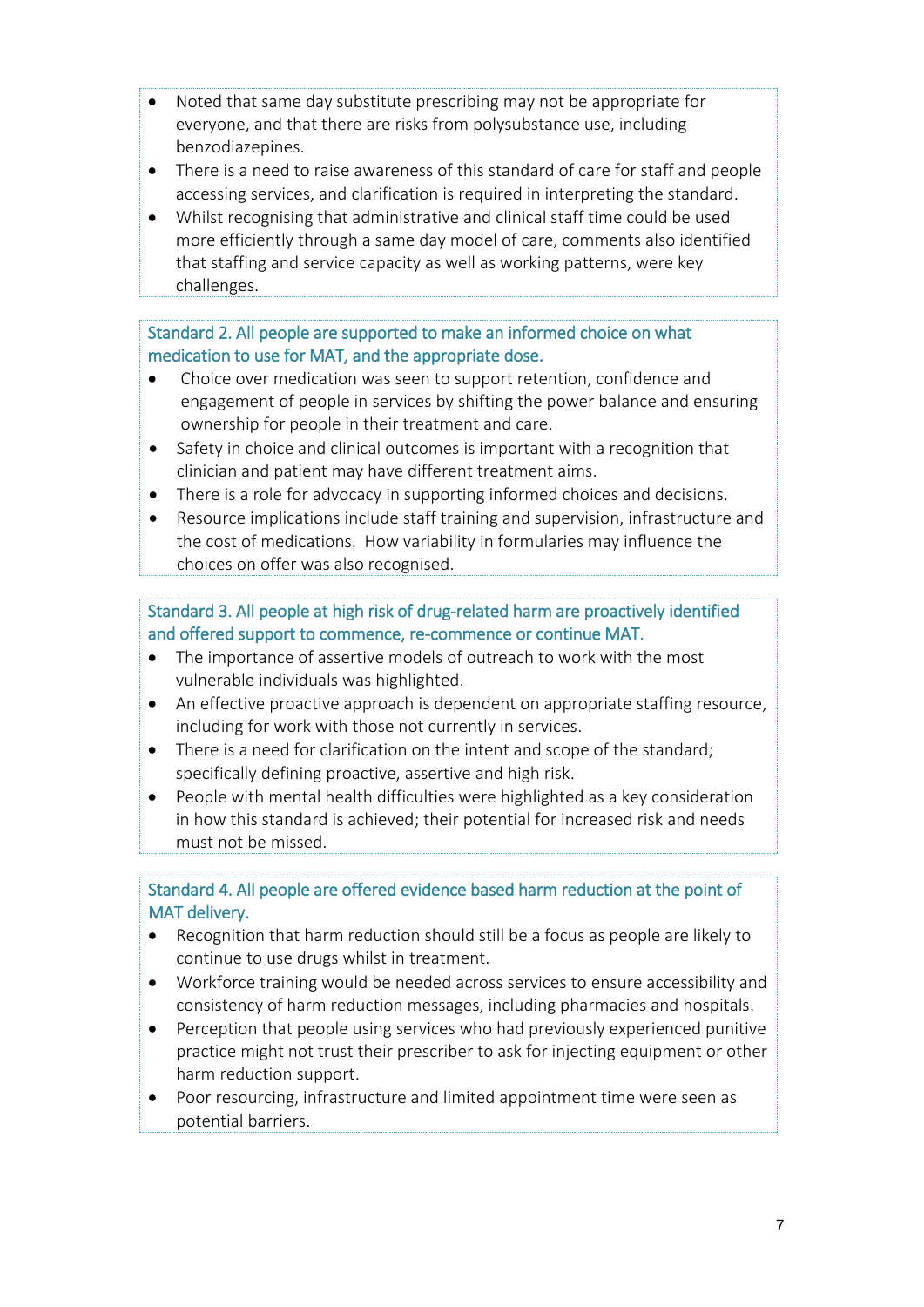Standard 5. All people will receive support to remain in treatment for as long as requested.

- Multiple and complex needs are recognised and that recovery is a journey so people need to know they will be supported for as long as they need.
- Punitive discharge remains an issue in some areas whereby people are taken off prescribed treatments for illicit use, 'non-engagement' or 'challenging behaviours'.
- Services need to be flexible and it was noted that offering the correct support was key, with partnership across recovery orientated services including recovery communities recognised as having an important role.
- Some people felt that this could lead to people being on opioid substitution therapy for a long time and prevent them from moving forward, whereas others felt that remaining in treatment was protective against the risk of harm.
- Some suggested the standard should be explicit in saying treatment is more than medical.
- Support will be needed in terms of national guidance and workforce development for caseload management.

## Standard 6. The system that provides MAT is psychologically and trauma informed (Tier 1); routinely delivers evidence based low intensity psychosocial interventions (Tier 2); and supports the development of social networks.

- Support for this standard highlighted the need for holistic support to address complex needs of individuals and ensure continuity of care, for a rights-based approach beyond a solely medical model.
- Need for clear referral pathways with investment in services and training for appropriate interventions and settings to deliver this standard.
- Need for a trauma informed approach across all health and social care services for a whole systems approach, training for staff competence and confidence to improve access and quality of care.
- Focus on coping strategies and connectedness to promote recovery and prevent relapse, developing social networks with peers and families.
- Investment in workforce capacity and training must include coaching and supervision for staff to ensure systematic and sustained skills development for consistent trauma informed care.
- Support for therapeutic environments to ensure psychological and trauma informed care.

## Standard 7. All people have the option of MAT shared with Primary Care.

- Seen as very difficult to meet in some areas due to lack of shared care for MAT prescribing within primary care, with service providers reporting no influence over GP services.
- Potential stigmatisation may affect uptake of GP prescribing.
- GPs may not feel confident to prescribe MAT and require additional support or training.
- A strong sense that there needed to be better joined up working with clearer pathways between primary care and specialist services to meet the complex health needs of people using drugs.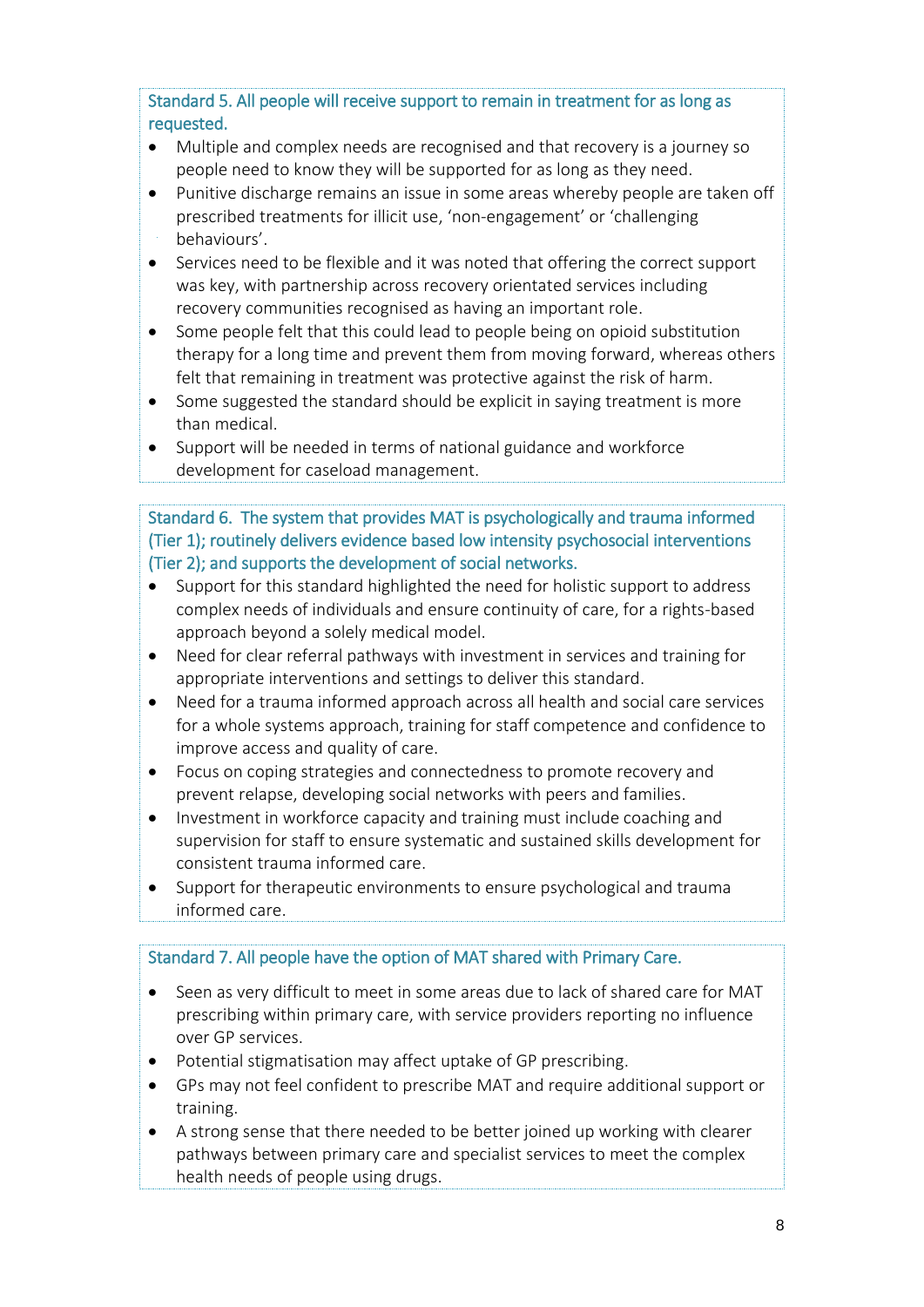Standard 8. All people have access to advocacy and support for housing, welfare and income needs.

- Advocacy was recognised as core to successful implementation of the MAT standards and was particularly noted in relation to MAT Standard 2 (choice).
- Need for this to be independent advocacy.
- Need for consistent training across Scotland was highlighted and should be considered within workforce planning and development.
- Advocacy was seen as core in empowering people using services by shifting the balance from the service expectations of treatment to what the person wants.

### Standard 9. All people with co-occurring drug use and mental health difficulties can receive mental health care at the point of MAT delivery

- Relationships between staff and services to enable joint working, cannot separate out mental health difficulties and addiction.
- Mental health strategies need to recognise difficulties in this population.
- Availability of appropriate support and conditionality of mental health services were seen as a barrier to access.
- Tackling stigma between services and ensuring that support is needs-led with person-centred information sharing was seen as critical.
- Working more closely within statutory, and between statutory and third sector with direct referral pathways, to improve access.
- Learning from mental health experience included the integrated nature of mental health advocacy support and opportunities afforded under the Equalities Act.
- Need to build capacity and competency in addiction services, and potential for co-location of mental health and addiction staff – targeting training and curriculum in both professions.
- Funding for both mental health and addictions services is needed to expand both parts of the system.

## Standard 10. All people receive trauma informed care

- This standard was seen as underpinning the whole approach, to really make a difference and achieve the change we want to see, we need to address underlying issues of people's experiences.
- Care and compassion across the workforce was recognised, with a further need for confidence and capability to know when to work with trauma and when to seek specialist support from psychological services.
- Need to build awareness and ensure training and a workforce development strategy to support embedding a trauma informed approach in practice.
- Need to ensure therapeutic relationships, attitudes and environment in services.
- Institutional policy and procedures can be barriers, for example punitive practice is not trauma informed decision-making.
- Investment in coaching and supervision work to ensure skills development for systematic and sustained approach to trauma informed care.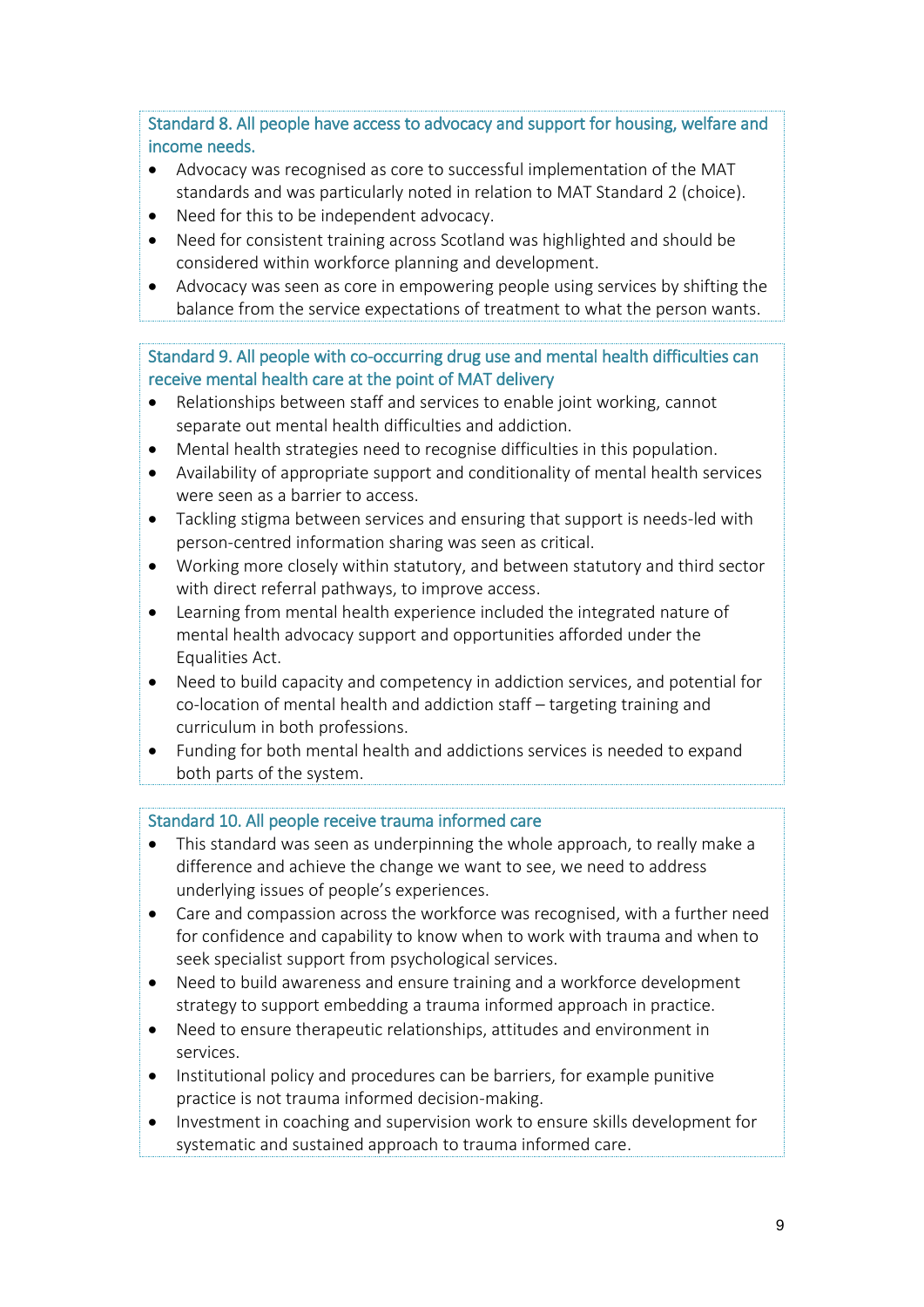## 4.3 Learning from examples of practice

### Drivers of change identified through examples of practice.

- **•** Efficiencies in service redesign.
- Appropriate training and support for prescribers and confidence and flexibility in dispensing regimes. A rights based approach in staff training, including the nonclinical workforce, of treatment options and communicating this to people in services. Effective supervision of staff.
- A multi-agency approach that includes peers and third sector as well as working with families. Fostering relationships between services to support changes.
- Person centred prescribing protocols and availability of a range of medications. A strong therapeutic relationship with access to patient information and advocacy support.
- Effective referral pathways and liaison with efficient information sharing protocols (between multiple services, particularly transition points such as custody and hospital) and accurate patient records.
- Availability of post-MAT care and support, therapeutic relationships to prevent drop out from service. Improved prison through care.

## Challenges and barriers to change identified through examples of practice

- Attitudes of the workforce, including management, and stigmatisation of the workforce. Stigma of treatment itself.
- Current and historic lack of funding and other resource implications, including staff capacity and development, service design (opening hours) and infrastructure.
- Lack of prescribing capacity and of general capacity in different settings for example prisons (e.g. lack of through care) and community pharmacies.
- Lack of trusting therapeutic relationships, perception and understanding of different medications, as well as structural factors such as availability, licences and costs of different medications. Failure to prioritise need and manage difficult relationships with clients, assuring consent and respecting the privacy of individuals.
- The configuration of different services including lack of effective referral processes or mechanisms for engagement (e.g reliance on letters, role of police).
- Lack of information sharing and local information sharing protocols.
- Rural issues around access, transport and availability of staff.
- The scale and complexity of need.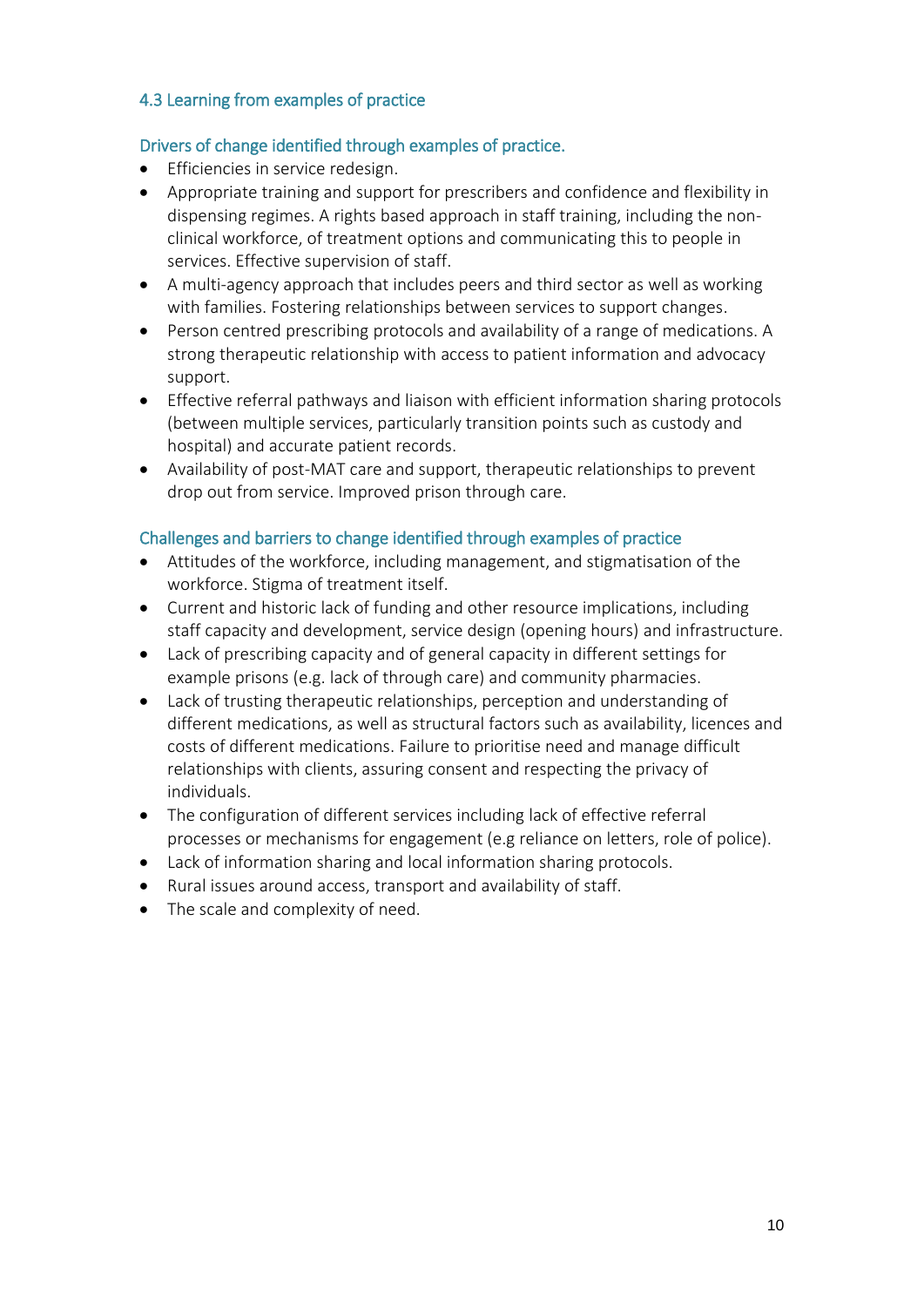## 5. Measuring success – process, experiential data and indicators

Work is underway to establish an evidence framework to measure success with implementation of the standards. Evidence will have three purposes:

- 1. To assess progress through process, experiential and numerical evidence.
- 2. To promote quality improvement and the diffusion of innovation between teams.
- 3. To produce learning that can feed into the development of national indicators and quality assurance.
- Process evidence demonstrates that the criteria required to be in place to implement a standard are in place. For example documented governance structures and pathways.
- Experiential evidence will demonstrate how MAT Standards of Care are experienced by those using or delivering the services.
- Numerical evidence will take the form of one or more high-level measures set out for standards 1-5 and demonstrate key metrics such as the time people wait from first presentation to commencement of opioid substitution therapy.

The process, experiential and numerical evidence are all necessary to get an idea of progress and success. No single piece of evidence is sufficient on its own. These measurements are a guide to support local improvement; they are not indicators for performance management.

The next phase of the MAT programme will include work with Healthcare Improvement Scotland, Public Health Scotland and the Scottish Government to establish an appropriate quality assurance framework that can ensure sustainability of MAT standards of care and alignment to other national strategic initiatives.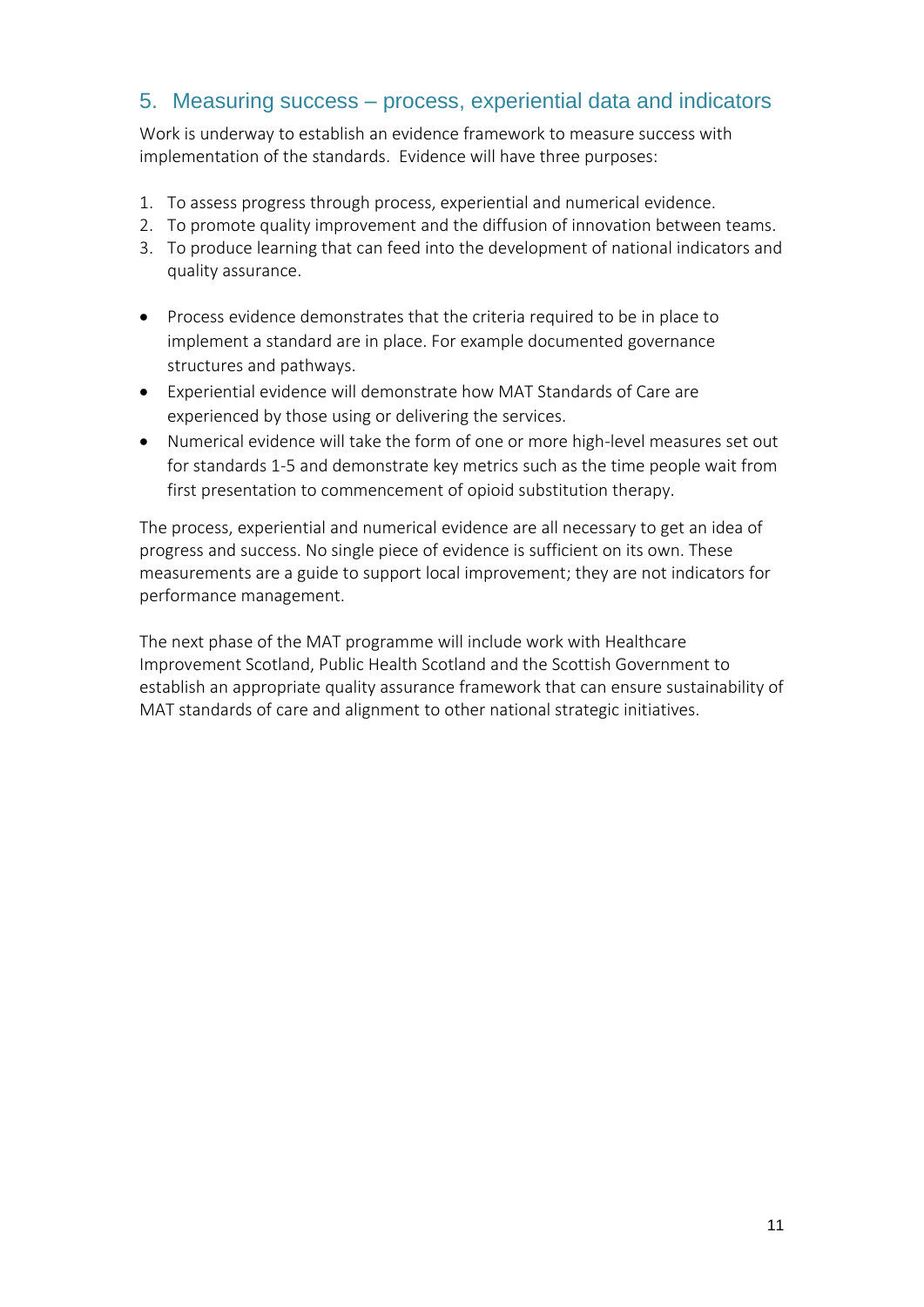# 6. MAT Programme outline 2021/22

| <b>Milestones</b>                                                     | Quarter 1                                                            |     |      | Quarter 2 |     |           | Quarter 3                                                               |            |      | Quarter 4 |     |       |
|-----------------------------------------------------------------------|----------------------------------------------------------------------|-----|------|-----------|-----|-----------|-------------------------------------------------------------------------|------------|------|-----------|-----|-------|
|                                                                       | April                                                                | May | June | July      | Aug | Sept      | Oct                                                                     | <b>Nov</b> | Dec. | Jan       | Feb | March |
| MAT standards publication                                             |                                                                      |     |      |           |     |           |                                                                         |            |      |           |     |       |
| Expert Reference Group established                                    |                                                                      |     |      |           |     |           |                                                                         |            |      |           |     |       |
| MAT Programme plan for 2021/22                                        |                                                                      |     |      |           |     |           |                                                                         |            |      |           |     |       |
| MAT Implementation Support Team<br>(MIST) Work plan                   | Phase 1: development and implementation of MAT<br>standards scale up |     |      |           |     |           | Phase 2: implementation, consolidation and<br>dissemination of learning |            |      |           |     |       |
| Communication plan and rights-based<br>'plain English' resources      | Publish<br>Engagement and development of resources                   |     |      |           |     | resources | Dissemination of resources                                              |            |      |           |     |       |
| Programme development for standards<br>6-10 (criteria/system needs)   |                                                                      |     |      |           |     |           |                                                                         |            |      |           |     |       |
| Review of progress with implementation<br>- dissemination of learning |                                                                      |     |      |           |     |           |                                                                         |            |      |           |     |       |
| Consolidate national intelligence on<br>impact of MAT standards       |                                                                      |     |      |           |     |           |                                                                         |            |      |           |     |       |

The implementation, scale up and sustainability of MAT standards is reliant on integration with and support from other national work to develop the workforce, professional and community networks, quality assurance processes and clear lines of accountability.